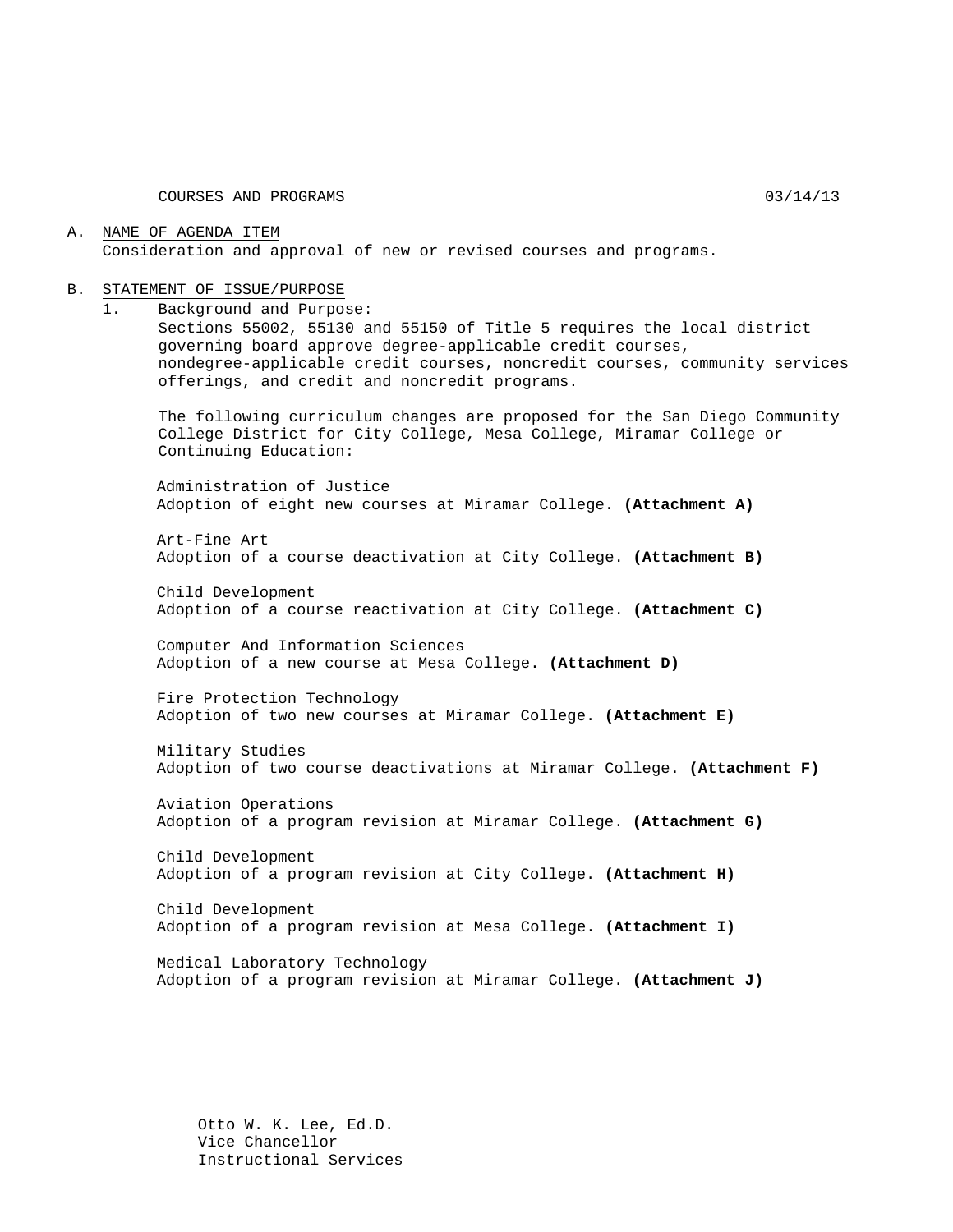# B. STATEMENT OF ISSUE/PURPOSE (continued)<br>1. Background and Purpose: (continue

Background and Purpose: (continued)

Social and Behavioral Sciences Adoption of new program at Miramar College. **(Attachment K)**

2. Cost and Funding

There is no additional cost to the District.

#### C. PROPOSAL

The Board of Trustees hereby grants authority to take the action outlined in Part A.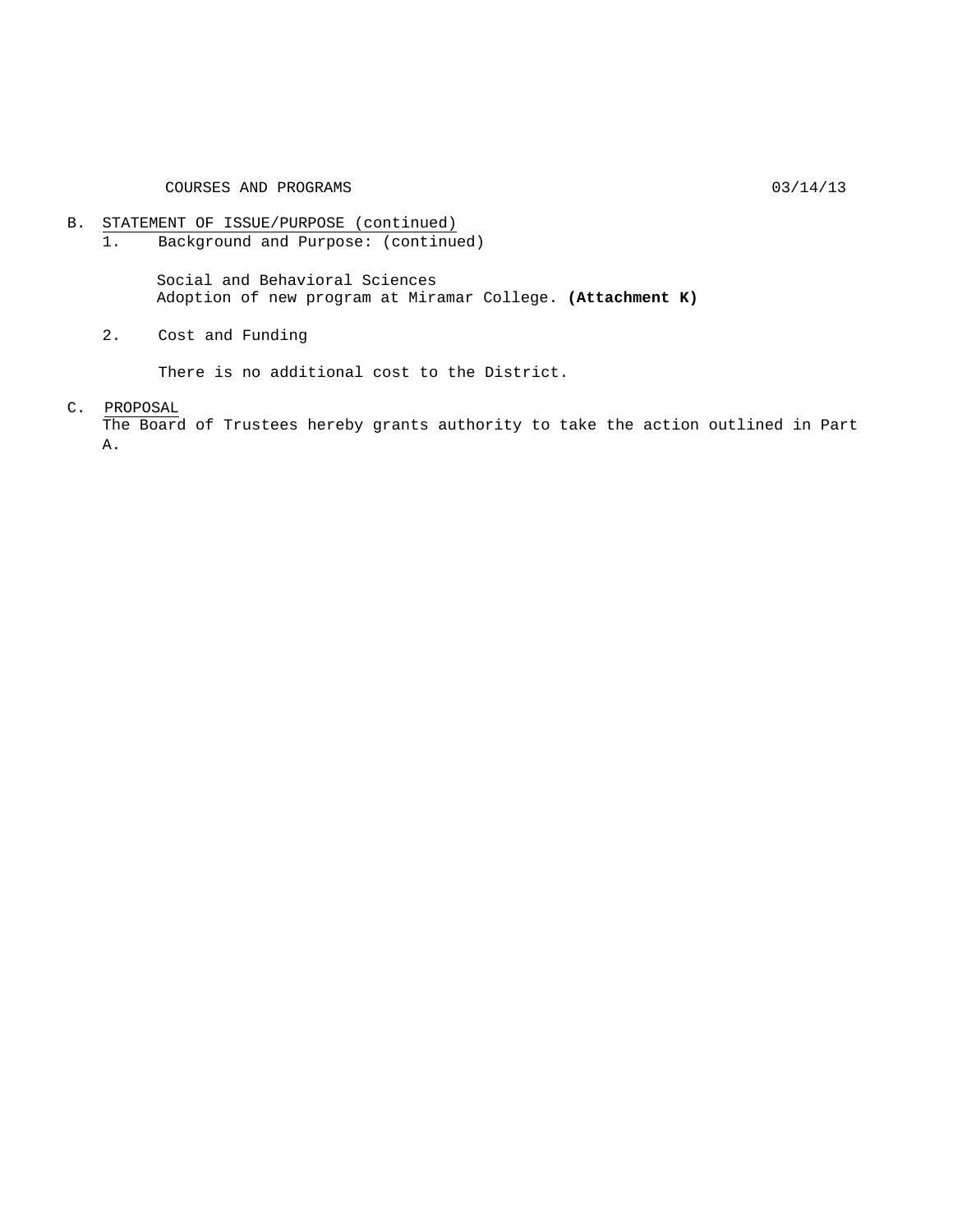Adoption of eight new courses at Miramar College.

Proposed new courses at Miramar College:

#### **310A Deputy Leadership Session 1: Leadership, Power, and Authority 24 - 27 hours lab, 0.5 units Grade Only**

*Prerequisite:* Administration of Justice 381, Administration of Justice 382, Administration of Justice 383 and Administration of Justice 384, each with a grade of "C" or better, or equivalent. This is the first in a series of eight courses designed to develop and enhance the leadership abilities of law enforcement officers. Throughout the series emphasis is placed on leadership values, traits, and skills applicable to students' professional and personal lives. Session 1 topics include leadership paradigms, values, loyalty, power, authority, and group attitudes. This course is intended for practicing law enforcement officers. (FT) Associate Degree Credit & transfer to CSU.

# **310B Deputy Leadership Session 2: Learning, Goal Setting, and Value Systems**

**24 - 27 hours lab, 0.5 units Grade Only**

*Prerequisite:* Administration of Justice 310A with a grade of "C" or better, or equivalent. This is the second in a series of eight courses designed to develop and enhance the leadership abilities of law enforcement officers. Throughout the series emphasis is placed on leadership values, traits, and skills applicable to students' professional and personal lives. Session 2 topics include adult learning theory, personal goal setting, value systems, loyalty, and management versus leadership. This course is intended for practicing law enforcement officers. (FT) Associate Degree Credit & transfer to CSU.

#### **310C Deputy Leadership Session 3: Development, Integrity, and Ethics 24 - 27 hours lab, 0.5 units Grade Only**

*Prerequisite:* Administration of Justice 310B with a grade of "C" or better, or equivalent. This is the third in a series of eight courses designed to develop and enhance the leadership abilities of law enforcement officers. Throughout the series emphasis is placed on leadership values, traits, and skills applicable to students' professional and personal lives. Session 3 topics include development, integrity, ethics, the Pygmalion Effect, and empowerment. This course is intended for practicing law enforcement officers. (FT) Associate Degree Credit & transfer to CSU.

### **310D Deputy Leadership Session 4: Principles, Preferences, and Perspectives 24 - 27 hours lab, 0.5 units Grade Only**

*Prerequisite:* Administration of Justice 310C with a grade of "C" or better, or equivalent. This is the fourth in a series of eight courses designed to develop and enhance the leadership abilities of law enforcement officers. Throughout the series emphasis is placed on leadership values, traits, and skills applicable to students' professional and personal lives. Session 4 topics include principles, ethical perspectives, and management change. This course is intended for practicing law enforcement officers. (FT) Associate Degree Credit & transfer to CSU.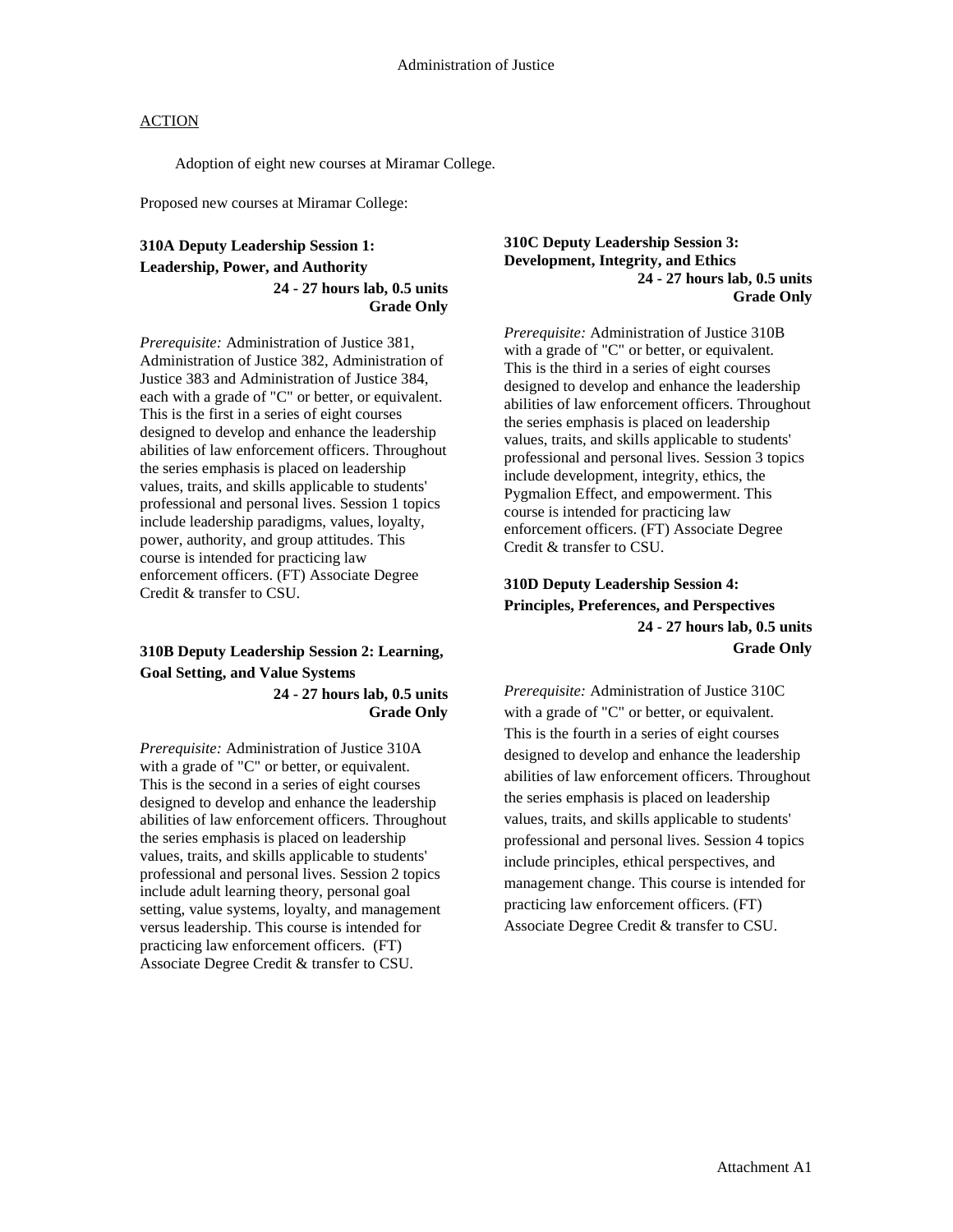### **310E Deputy Leadership Session 5: Time Management, Motives, and Discipline 24 - 27 hours lab, 0.5 units Grade Only**

*Prerequisite:* Administration of Justice 310D with a grade of "C" or better, or equivalent. This is the fifth in a series of eight courses designed to develop and enhance the leadership abilities of law enforcement officers. Throughout the series emphasis is placed on leadership values, traits, and skills applicable to students' professional and personal lives. Session 5 topics include time management, motives, community leadership, discipline, organizational values, and personal moral conviction. This course is intended for practicing law enforcement officers. (FT) Associate Degree Credit & transfer to CSU.

### **310F Deputy Leadership Session 6: Trends, Change, and Group Dynamics 24 - 27 hours lab, 0.5 units**

**Grade Only**

*Prerequisite:* Administration of Justice 310E with a grade of "C" or better, or equivalent. This is the sixth in a series of eight courses designed to develop and enhance the leadership abilities of law enforcement officers. Throughout the series emphasis is placed on leadership values, traits, and skills applicable to students' professional and personal lives. Session 6 topics include community trends, the nominal group technique, dynamics of change, and group dynamics. This course is intended for practicing law enforcement officers. (FT) Associate Degree Credit & transfer to CSU.

### **310G Deputy Leadership Session 7: Future Files, Politics, and Risk Taking 24 - 27 hours lab, 0.5 units Grade Only**

*Prerequisite:* Administration of Justice 310F with a grade of "C" or better, or equivalent. This is the seventh in a series of eight courses designed to develop and enhance the leadership abilities of law enforcement officers. Throughout the series emphasis is placed on leadership values, traits, and skills applicable to students' professional and personal lives. Session 7 topics include future files, economic and political issues, success, respect, and discipline. This course is intended for practicing law enforcement officers. (FT) Associate Degree Credit & transfer to CSU.

### **310H Deputy Leadership Session 8: Teams, Technology, and Program Effectiveness 24 - 27 hours lab, 0.5 units Grade Only**

*Prerequisite:* Administration of Justice 310G with a grade of "C" or better, or equivalent. This is the last in a series of eight courses designed to develop and enhance the leadership abilities of law enforcement officers. Throughout the series emphasis is placed on leadership values, traits, and skills applicable to students' professional and personal lives. Session 8 topics include effective team building, technology, group projects, and program effectiveness. This course is intended for practicing law enforcement officers. (FT) Associate Degree Credit & transfer to CSU.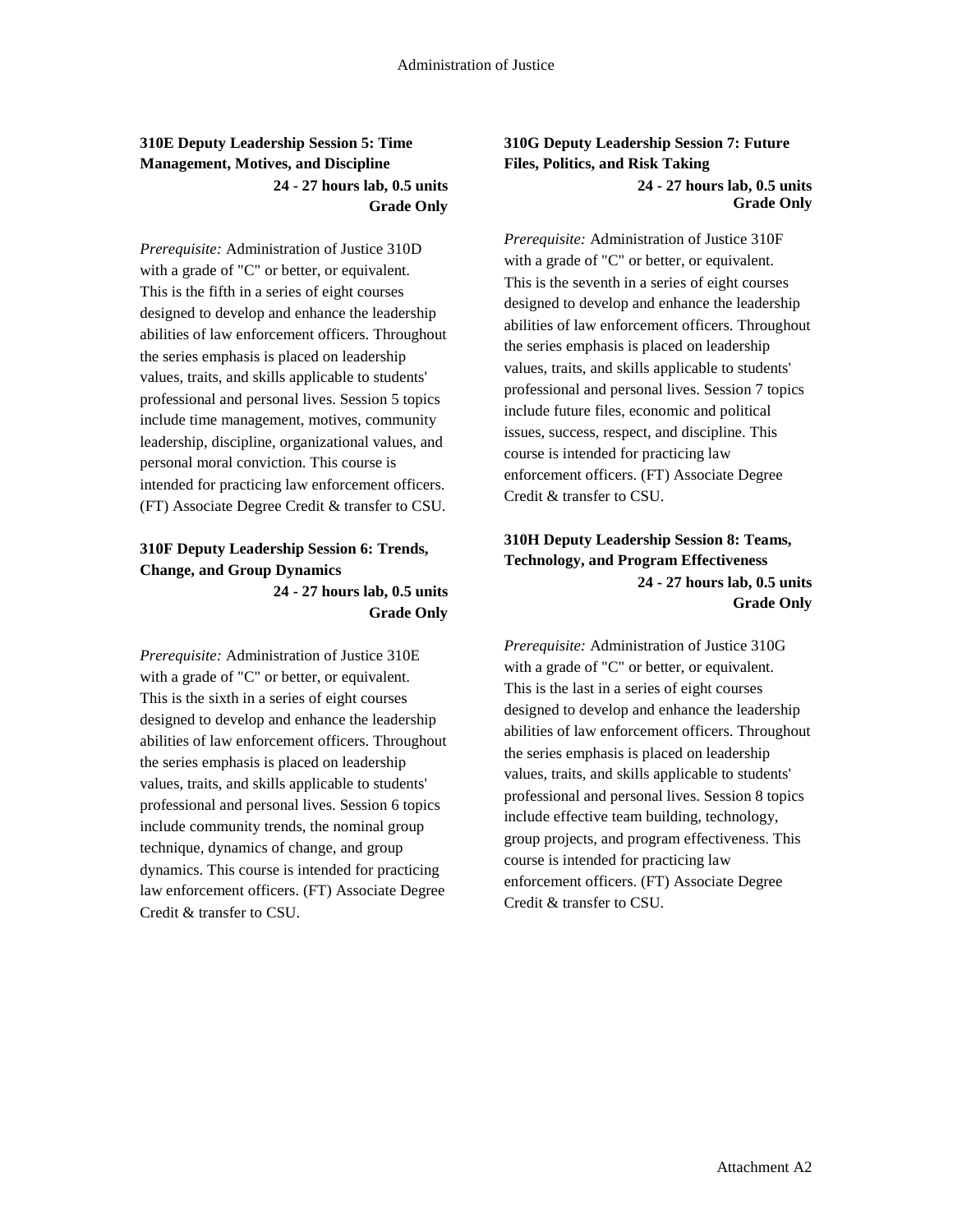Adoption of a course deactivation at City College.

Proposed course deactivation at City College:

#### **193 Photography as Fine Art**

#### **32 - 36 hours lecture, 48 - 54 hours lab, 3 units Grade Only**

The application of photography techniques, traditional and experimental, is the basis in this course with concentration being on creative expression. Students are encouraged to combine photography with a variety of art media work and techniques which might include darkroom manipulation, collage, painting, hand coloring, assemblage, Polaroid transfer, electronic imaging, non-silver processes, and other mixed media techniques. (FT) Associate Degree Credit & transfer to CSU.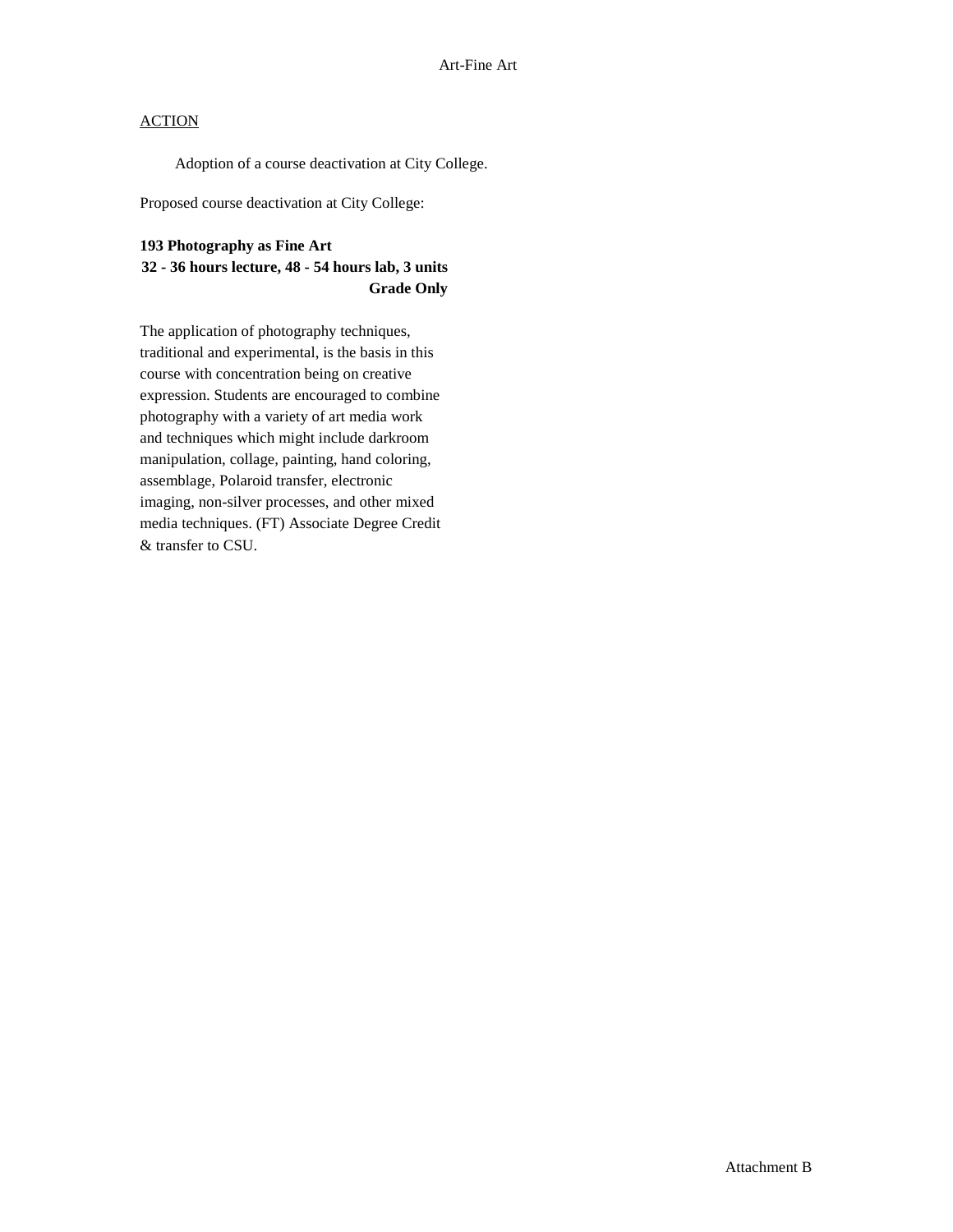Adoption of a course reactivation at City College.

Proposed course reactivation at City College:

#### **100 Introduction to Child Development 48 - 54 hours lecture, 3 units Grade Only**

*Advisory:* English 101 with a grade of "C" or better, or equivalent or Assessment Skill Levels R6 and W6.

This course serves as an overview of the field of child development. Emphasis is placed on the analysis of historical and contemporary philosophies and models of early childhood education, exploration of the variety and scope of programs in the community, examination of career options and career preparation in the field of child development, and current issues and trends facing early childhood education. This course is designed for students majoring in child development and anyone interested in a career in child development. This course partially fulfills the Title 22 teacher requirement. (FT) Associate Degree Credit & transfer to CSU.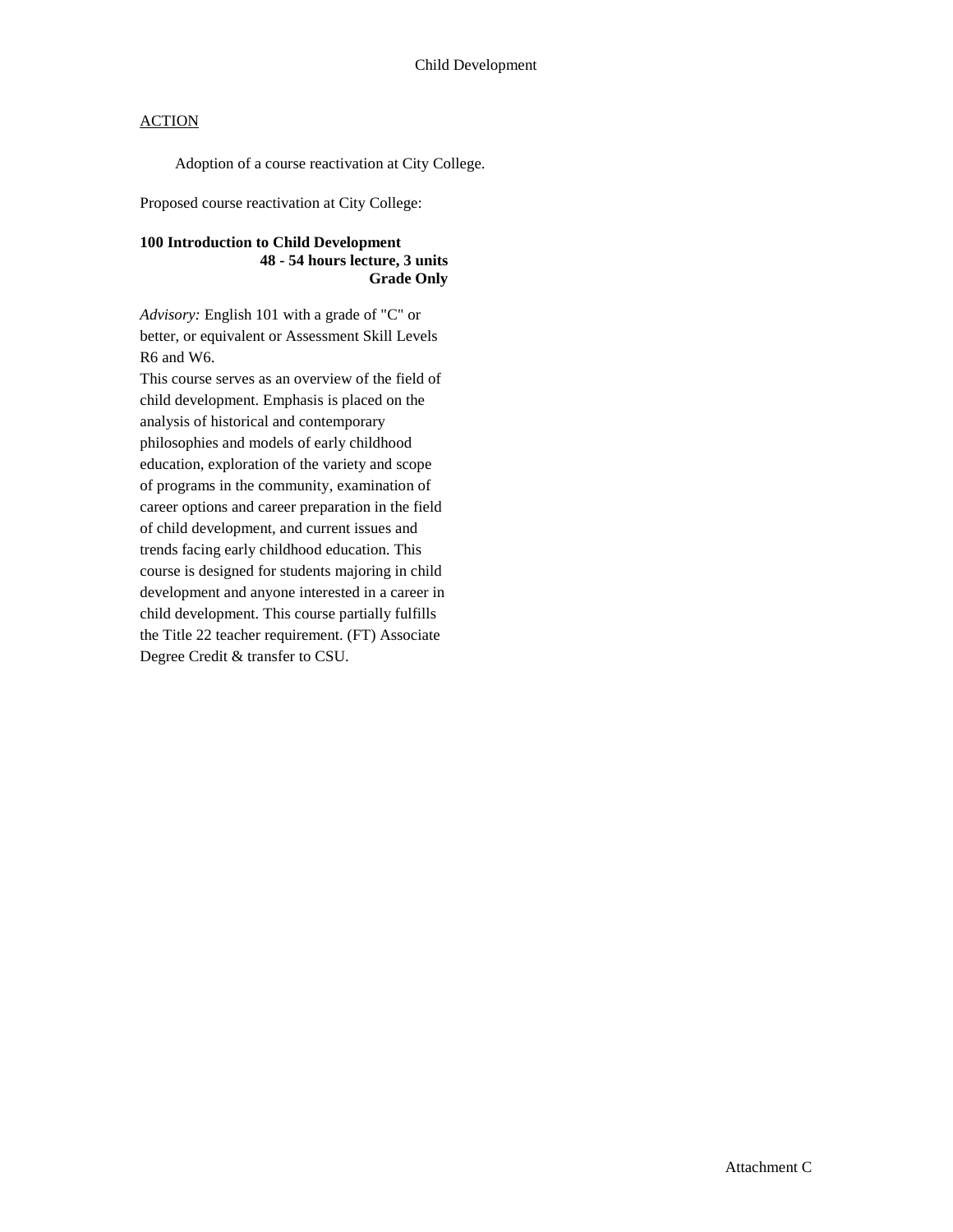Adoption of a new course at Mesa College.

Proposed new course at Mesa College:

#### **196 Advanced C++ Programming**

#### **24 - 27 hours lecture, 72 - 81 hours lab, 3 units Grade Only**

*Prerequisite:* Computer and Information Sciences 192 with a grade of "C" or better, or equivalent.

This course is an advanced hands-on study of the C++ language programming best practices currently used in the industry. Emphasis is placed on generic programming through the use of templates and object-oriented programming. Robust and reliable coding practices are promoted through the disciplined use of exception handling and unit testing. This course is designed for computer science students and anyone interested in advancing their C++ programming skills. (FT) Associate Degree Credit & transfer to CSU.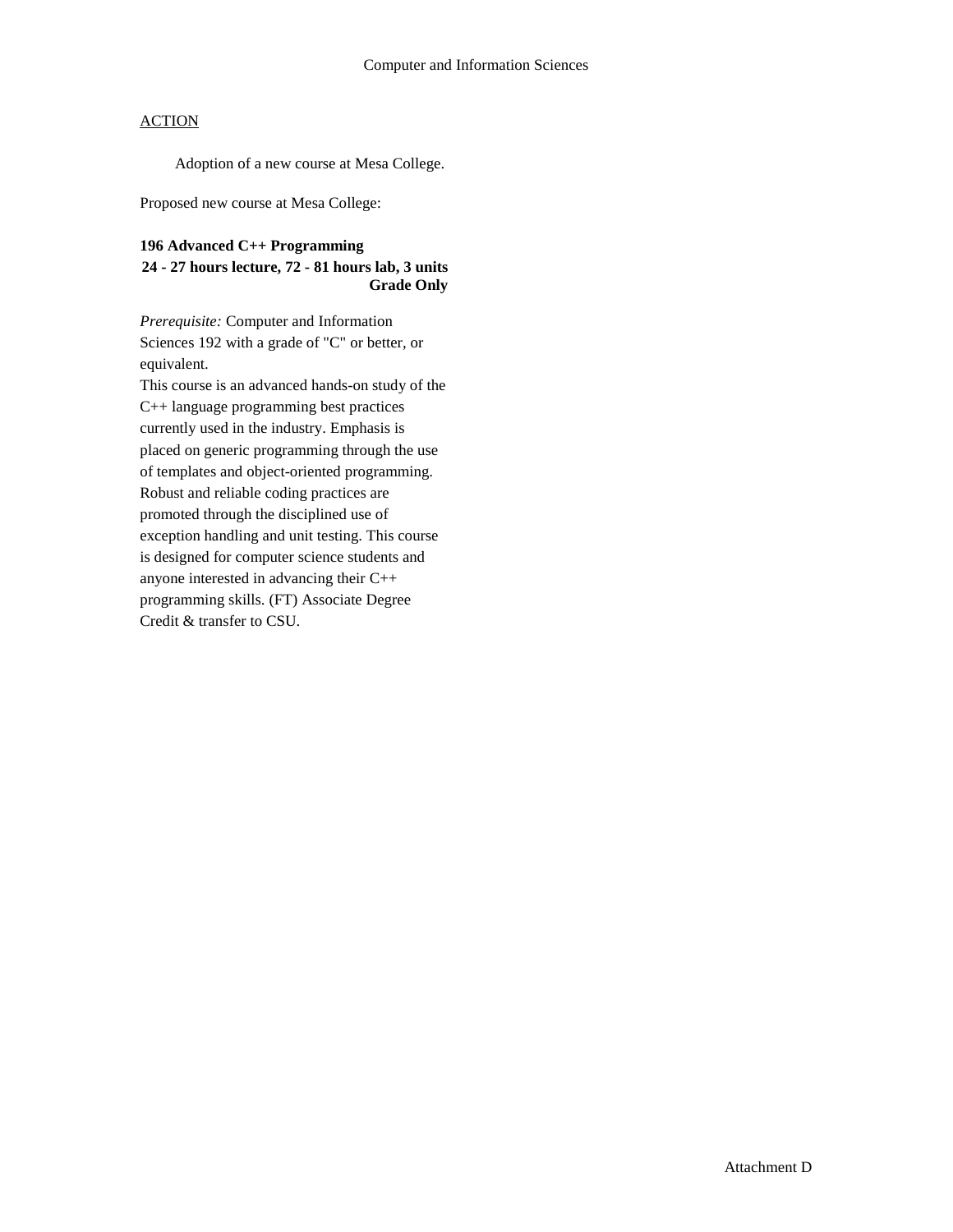Adoption of two new courses at Miramar College.

Proposed new courses at Miramar College:

#### **394 Special Topics in Firefighting Tactics 24 - 120 hours lab, 0.5-2 units Grade Only**

*Prerequisite:* Fire Protection Technology 380W or Fire Protection Technology 381F with a grade of "C" or better, or equivalent or Firefighter I card.

This course is designed for practicing firefighters seeking professional training in various kinds of firefighting tactics and related activities. Fundamental skills and techniques used by firefighters in the regular execution of their duties are taught from a variety of different focus areas that may vary from term to term. Focus areas may include various kinds of firefighting tactics, vehicle or equipment operation, or firefighter safety and survival, among others. Focus areas are listed in the class schedule and student transcripts. (FT) Associate Degree Credit only and not Transferable.

# **395 Special Topics in Open Water Lifeguarding**

**24 - 120 hours lab, 0.5-2 units Grade Only**

*Prerequisite:* Fire Protection Technology 160 or Fire Protection Technology 260 with a grade of "C" or better, or equivalent.

This course is designed for practicing open water lifeguards seeking professional training in various kinds of lifeguarding practices. Fundamental skills and techniques used by lifeguards in the regular execution of their duties are taught from a variety of different focus areas that may vary from term to term. Focus areas may include various kinds of lifeguarding techniques, vehicle or equipment operation, or emergency management, among others. Focus areas are listed in the class schedule and student transcripts. (FT) Associate Degree Credit only and not Transferable.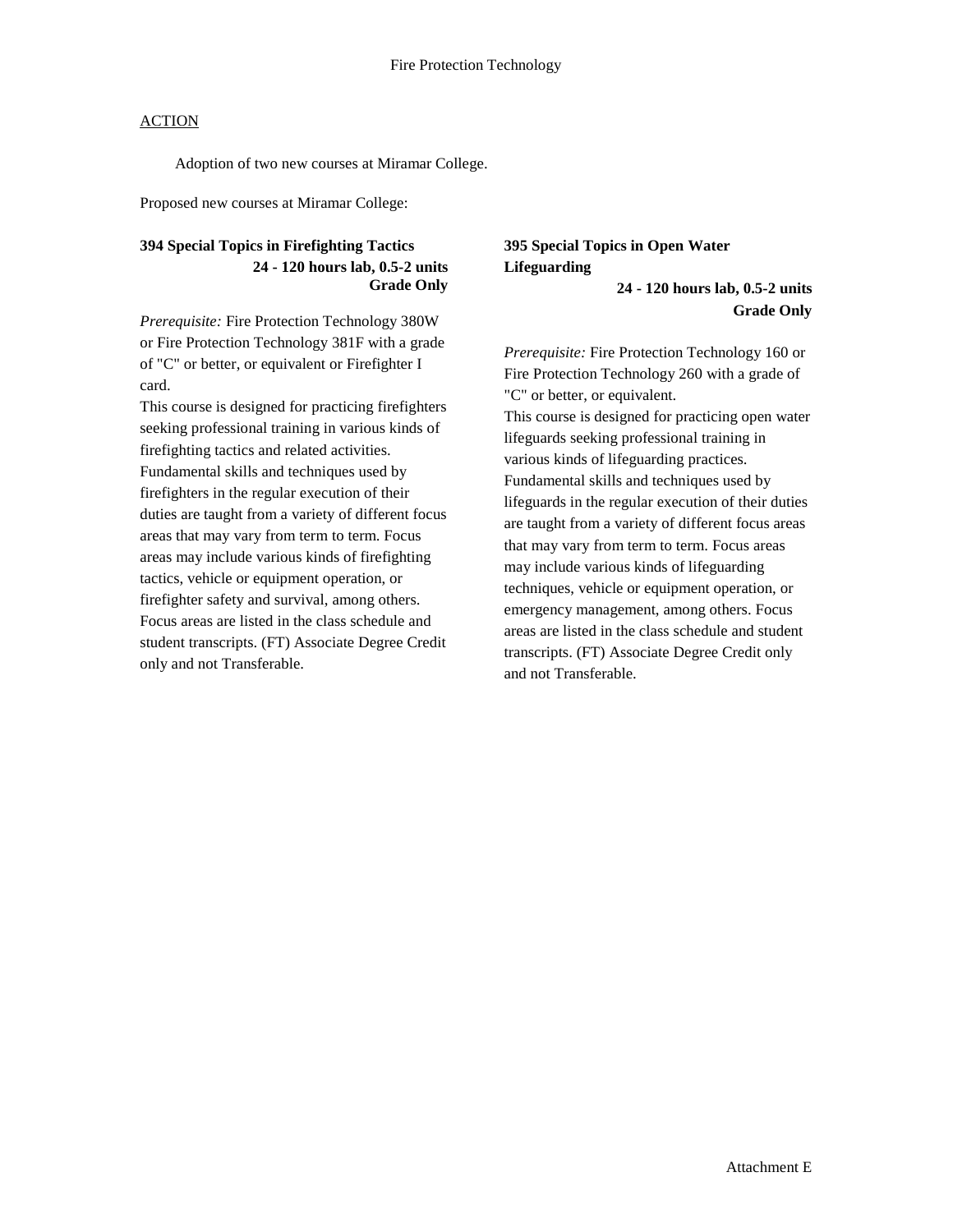Adoption of two course deactivations at Miramar College.

Proposed course deactivations at Miramar College:

#### **100 Introduction to Military Science 48 - 54 hours lecture, 3 units Letter Grade or Pass/No Pass Option**

*Advisory:* English 48 and English 49, each with a grade of "C" or better, or equivalent or Assessment Skill Levels R5 and W5. *Limitation on Enrollment:* This course is not open to students with previous credit for Military Studies 101.

This course introduces students to the structure, organization, and practices of the U.S. military. Students examine the Constitutional foundation, intergovernmental structure, and general organization of the military and its component service branches. Other topics include the military chain of command, rank structure, job categories and classification, customs and courtesies, military law, and ethics. This course is intended for anyone interested in the U.S. military or military service. (FT) Associate Degree Credit & transfer to CSU. IGETC. CSU General Education. UC Transfer Course List.

### **120 Military Justice, Ethics, and the Law of Armed Conflict**

**48 - 54 hours lecture, 3 units Grade Only**

*Advisory:* English 101 with a grade of "C" or better, or equivalent or Assessment Skill Levels R6 and W6.

This course introduces students to the military justice system, ethics, and the laws pertaining to organized warfare. The course covers a broad overview of military law, including rules of evidence, legal procedure, criminal law, civil law, legal services, and the Law of Armed Conflict. Other topics include means of entry into the military, the rights of service members, ethical theory, and government standards of conduct. This course emphasizes the practical application of legal and ethical concepts to common types of decisions made by military leaders. (FT) Associate Degree Credit & transfer to CSU. UC Transfer Course List.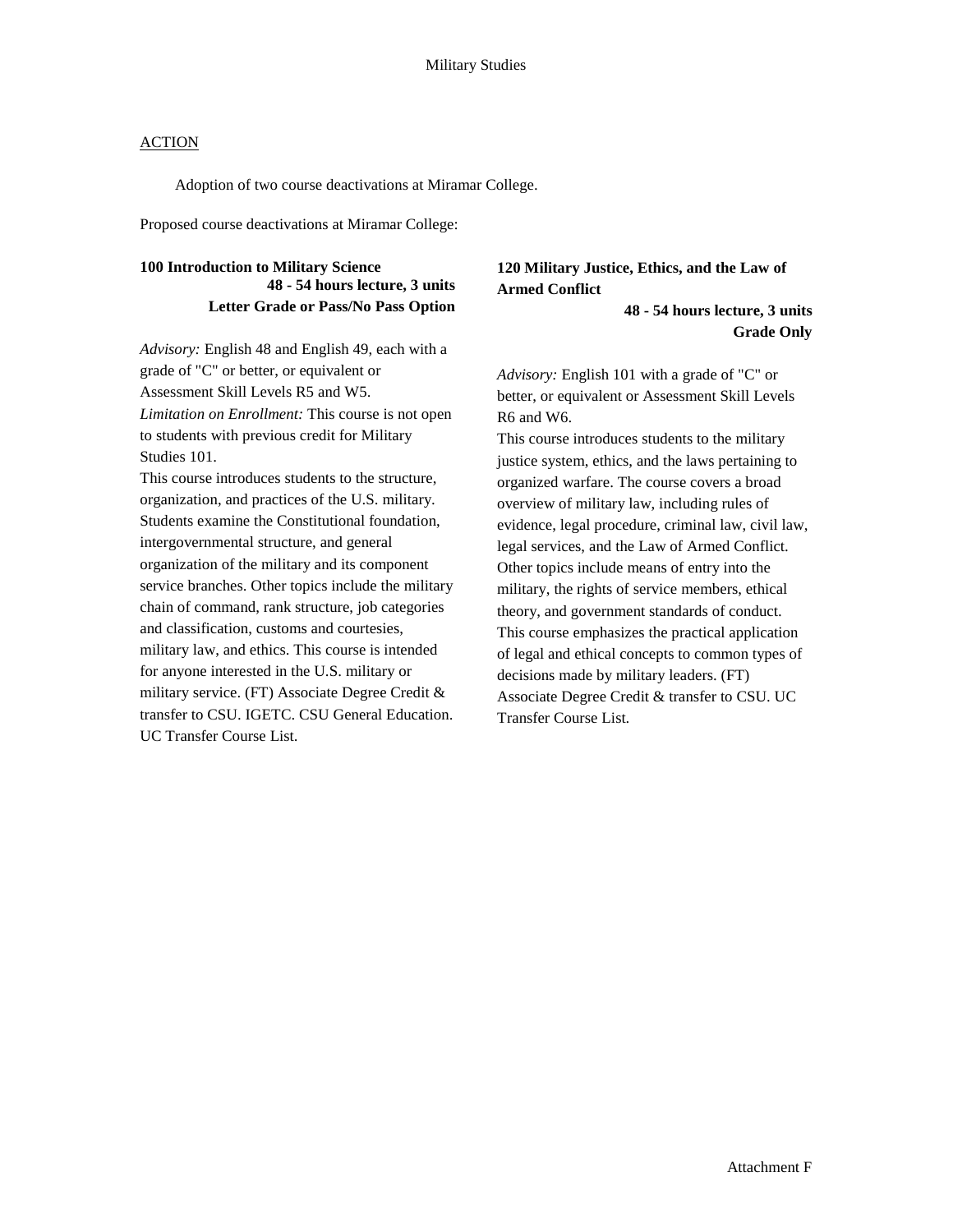Adoption of a program revision at Miramar College.

Proposed program revision at Miramar College:

# **Certificate of Achievement Aviation Operations Management**

| <b>Courses Required for the Major:</b><br>Units     |
|-----------------------------------------------------|
| <b>AVIA 053 Aviation Career Skills 1</b>            |
| AVIA 101 Private Pilot Ground School3               |
| AVIA 105 Introduction to Aviation and               |
|                                                     |
| AVIA 125 Aviation and Airport Management3           |
| <b>AVIA 128 Group Dynamics for High Risk</b>        |
|                                                     |
| AVIA 133 Human Factors in Aviation3                 |
| <b>AVIA 195 Basic Instrument Flight Procedures3</b> |
| <b>AVIA 196 Basic Instrument Flight Lab 1</b>       |
| <b>AVIA 225 Introduction to Commercial Airline</b>  |
|                                                     |
| AVIA 278 Command, Leadership and Decision           |
|                                                     |
| <b>BUSE 119 Business Communications3</b>            |
| Private Pilot certificate satisfies the AVIA 195    |
| and 196 requirement.                                |
|                                                     |

| <b>FAA-issued Private Pilot certificate satisfies the</b> |  |
|-----------------------------------------------------------|--|
| <b>AVIA 101 requirement. Students satisfying</b>          |  |
| requirements via FAA certificates must complete           |  |
| alternate course work approved by the                     |  |
| department in order to satisfy the requirement for        |  |
| 18 units in the major.                                    |  |

**Total Units = 29-30 18**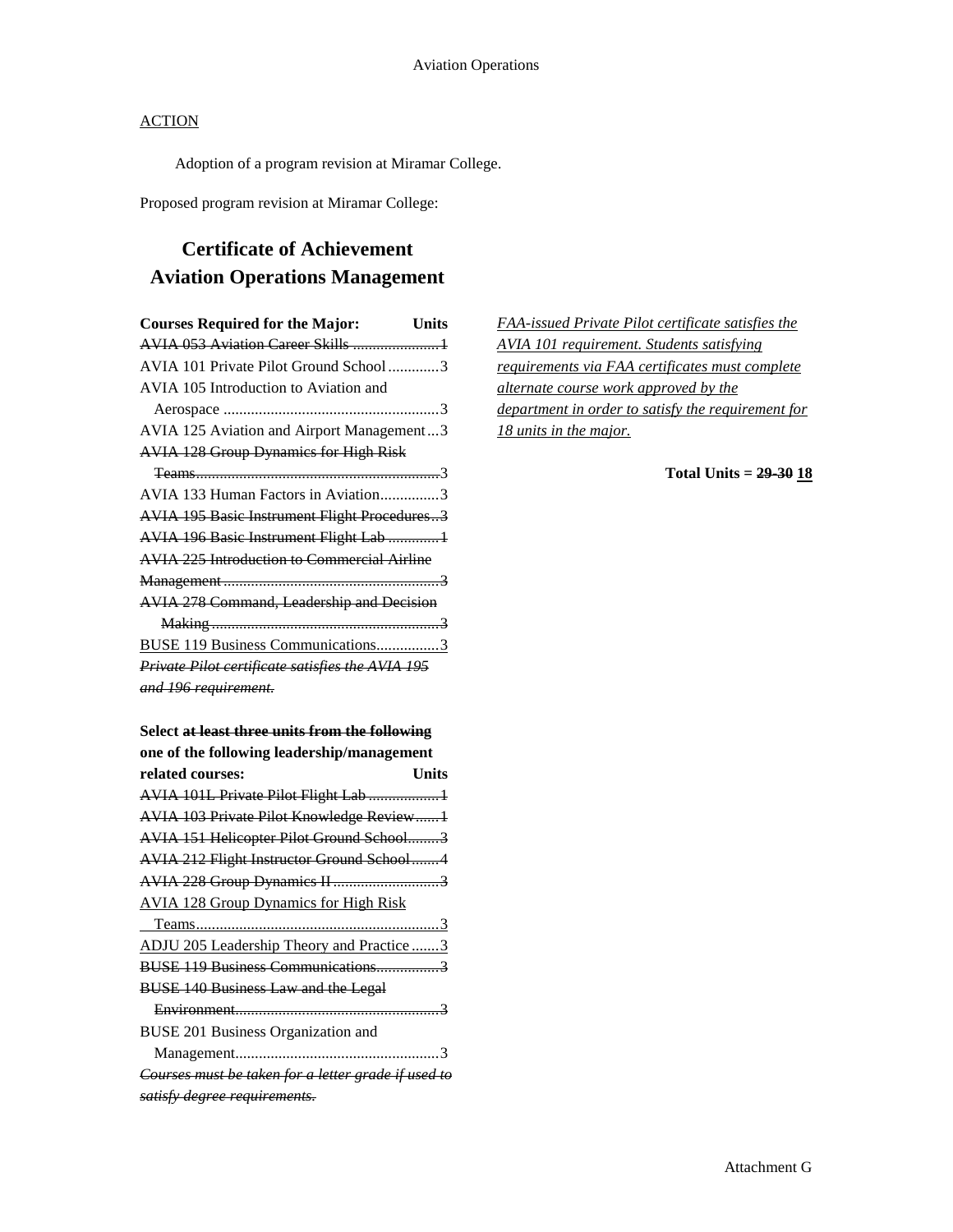Adoption of a program revision at City College.

Proposed program revision at City College:

# **Certificate of Achievement Associate Teacher**

| <b>Courses Required for the Major:</b>       | Units        |
|----------------------------------------------|--------------|
| CHIL 101 Human Growth and Development3       |              |
| CHIL 141 The Child, Family and Community3    |              |
| CHIL 180 Nutrition, Health and Safety for    |              |
|                                              |              |
| <b>Select two courses from:</b>              | <b>Units</b> |
| CHIL 111 Curriculum: Music/Motor Skills or 3 |              |
|                                              |              |
| CHIL 131 Curriculum: Language/Science 3      |              |
| CHIL 153 Techniques of Teaching Using the    |              |
|                                              |              |
| Select three or more units from:             | <b>Units</b> |
| CHIL 160 Observing and Understanding         |              |
|                                              |              |
| CHIL 161 Observations and Issues in Child    |              |
|                                              |              |
| CHIL 270 Work Experience or 1-4              |              |
| CHIL 291 Child Development Lab               |              |
|                                              |              |
| CHIL 291A Child Development Center           |              |
|                                              |              |
| CHIL 291B Child Development Center           |              |
|                                              |              |
| CHIL 291C Child Development Center           |              |
|                                              |              |
| CHIL 291D Child Development Center           |              |
|                                              |              |

**Total Units = 18-19**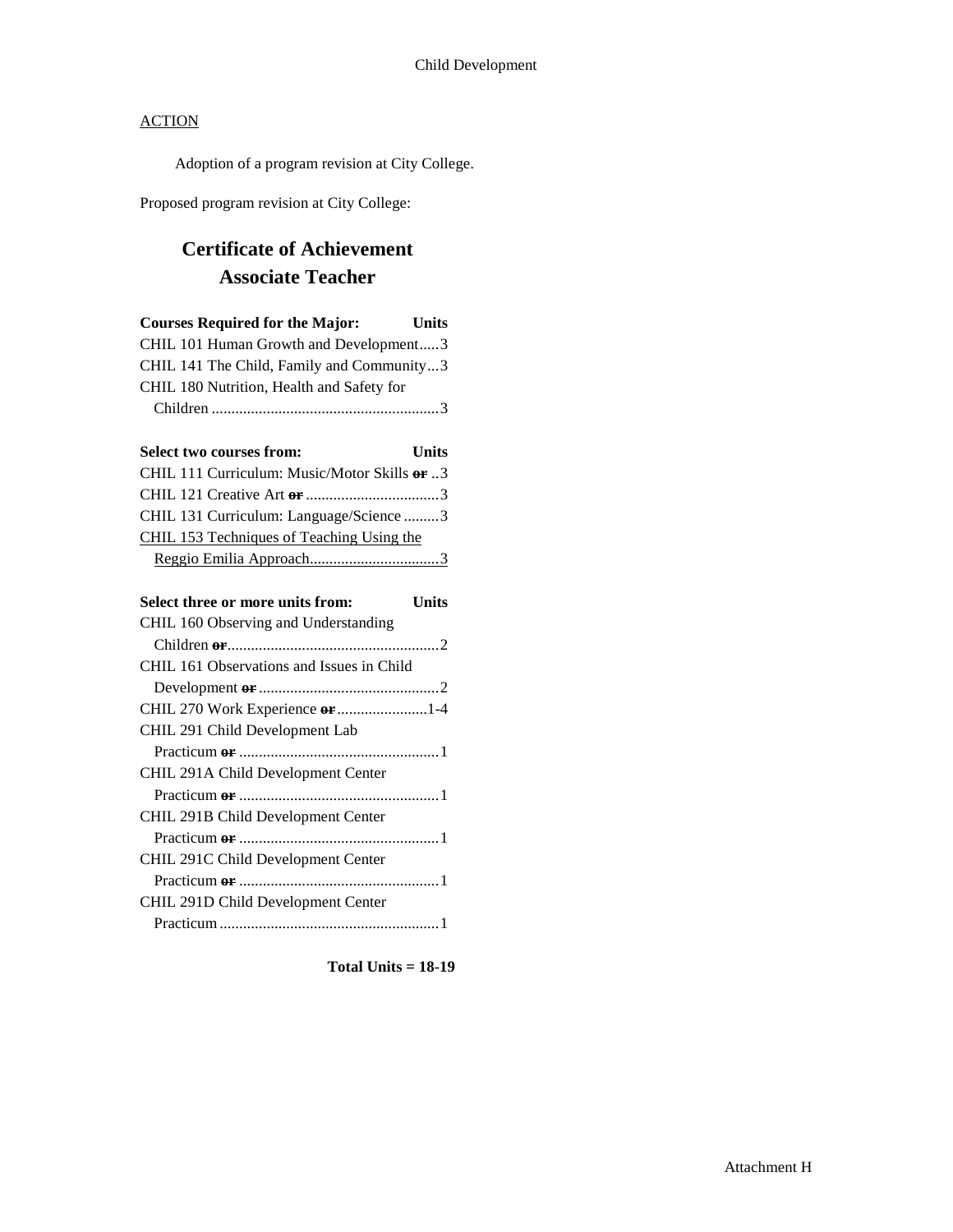Adoption of a program revision at Mesa College.

Proposed program revision at Mesa College:

# **Associate in Science Degree Child Development**

| <b>Courses Required for the Major:</b>    | Units |
|-------------------------------------------|-------|
| CHIL 101 Human Growth and Development3    |       |
| CHIL 111 Curriculum: Music/Motor Skills 3 |       |
|                                           |       |
| CHIL 131 Curriculum: Language/Science 3   |       |
| CHIL 141 The Child, Family and Community3 |       |
|                                           |       |
| CHIL 160 Observing and Understanding      |       |
|                                           |       |
| CHIL 180 Nutrition, Health and Safety for |       |
|                                           |       |
| CHIL 275 Supervised Field Study2-3        |       |

#### **Concurrent enrollment in (5-7 units total)Units**

| CHIL 270 Work Experience or |  |
|-----------------------------|--|
|                             |  |

# **Select one of the following three options: Units**

# CHIL 160 Observing and Understanding

#### Children **and**

CHIL 161 Observations and Issues in Child Development **or** CHIL 165 Children With Special Needs **or** CHIL 175 Infant-Toddler Growth and Development...................................................3

**Total Units = 26 -29 27-29**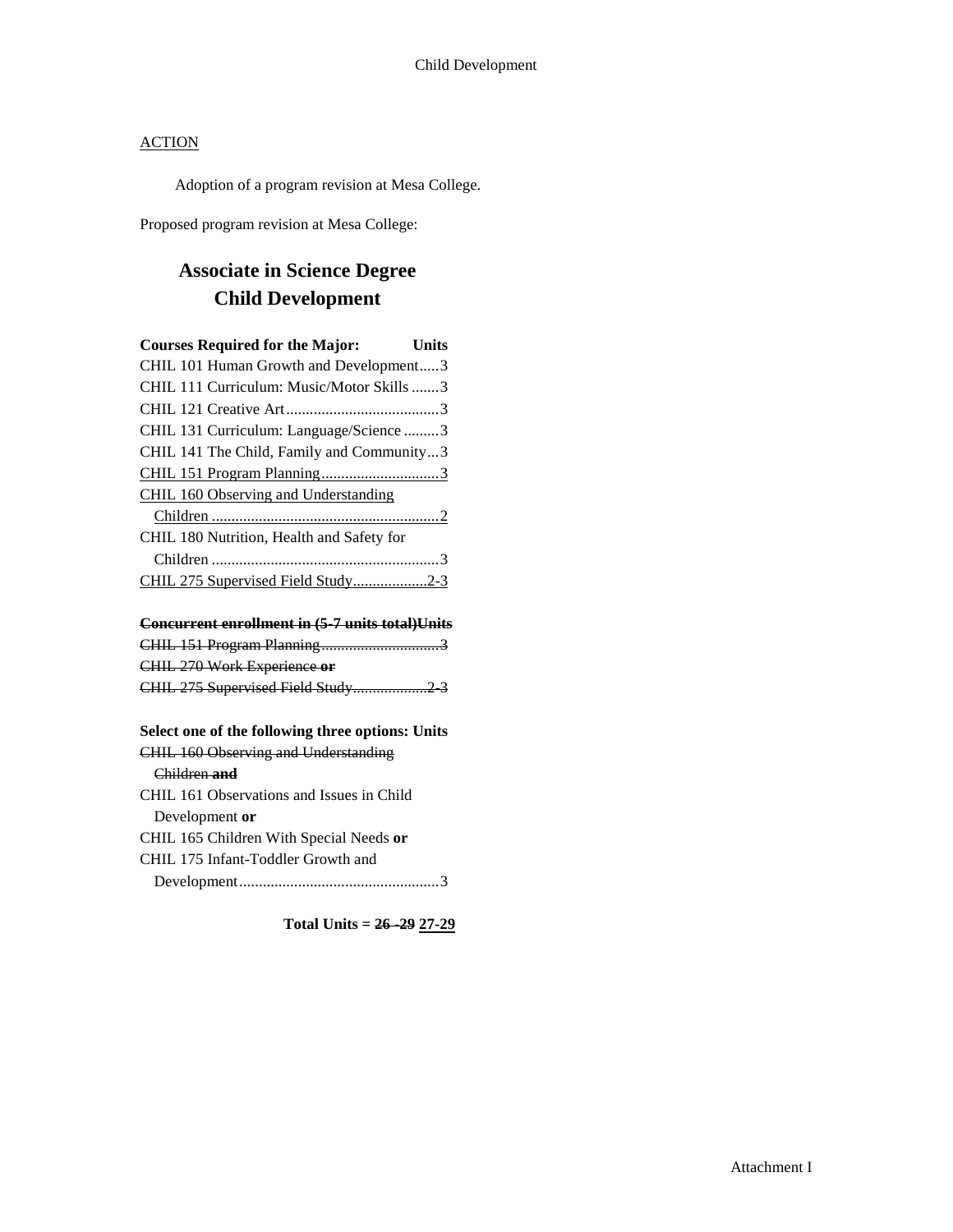Adoption of a program revision at Miramar College.

Proposed program revision at Miramar College:

# **Certificate of Achievement Medical Laboratory Technology**

| <b>Courses Required for the Major:</b><br>Units |
|-------------------------------------------------|
| MLTT 201 Clinical Chemistry and Urinalysis4     |
| MLTT 202 Clinical Hematology and                |
|                                                 |
| MLTT 203 Clinical Microbiology or 4             |
|                                                 |
| MLTT 051 Directed Clinical Practice in Clinical |
|                                                 |
| MLTT 052 Directed Clinical Practice in Clinical |
| Hematology, Urinalysis and Coagulation2         |
| MLTT 053 Directed Clinical Practice in Clinical |
| Immunology and Immunohematology2                |
| MLTT 054 Directed Clinical Practice in Clinical |
|                                                 |

Total Units  $= 20 - 21$